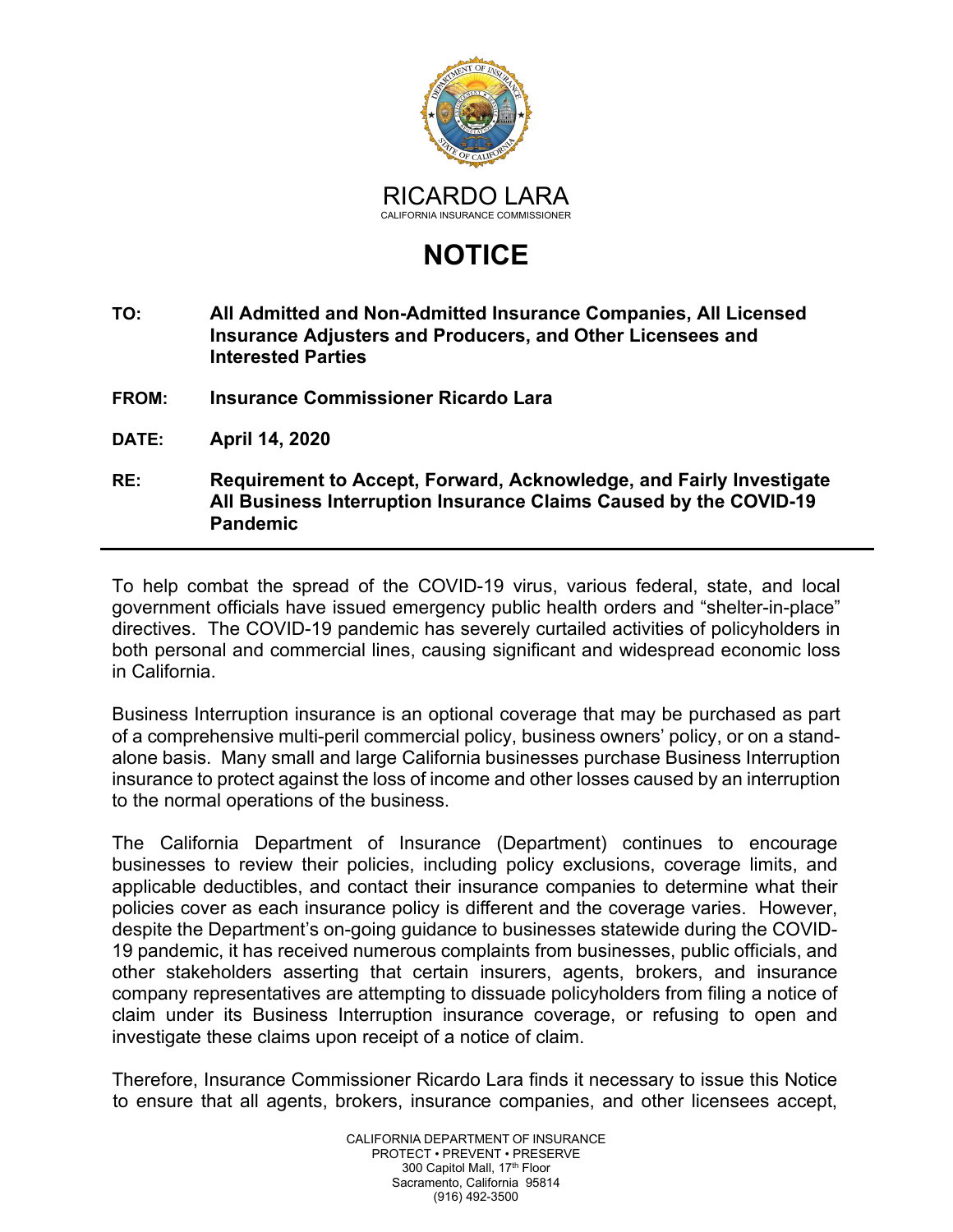Notice on Requirement to Accept, Forward, Acknowledge, and Fairly Investigate All Business Interruption Insurance Claims Caused by the COVID-19 Pandemic

Page 2 April 14, 2020

forward, acknowledge, and fairly investigate all business interruption insurance claims submitted by businesses.

Commissioner Lara hereby notifies all agents, brokers, insurance companies, and other Department licensees that they are required to comply with their contractual, statutory, regulatory, and other legal obligations, including but not limited to, the obligations set forth in the California Fair Claims Settlement Practices Regulations (Cal. Code Regs. tit. 10; sections 2695.1 et seq.) (the "Regulations") in connection with all California insurance claims including, but not limited to, Business Interruption insurance claims, event cancellation claims, and other related claims filed by California businesses.

The Regulations require, among other things, that all insurers, insurance agents, brokers, insurance company representatives, and other Department licensees accept any communication from the policyholder or its representative indicating that the policyholder desires to make a claim against a policy that reasonably suggests that a response is expected as a notice of claim. (Regulations, section 2695.5(b).) Upon receipt of a notice of claim, every Department licensee is required to transmit such notice of claim to the insurer immediately. (Regulations, section 2695.5(d).)

Upon receipt of a notice of claim, subject to certain exceptions, every insurer is required to acknowledge the notice of claim immediately, but in no event more than 15 calendar days after receipt of the notice of claim. (Regulations, section 2695.5(e).) If the acknowledgment of a claim is not in writing, a written acknowledgment of the receipt and date of the notice of claim must be made in the claim file of the insurer. (Regulations, section 2695.5(e)(1).) Failure of an insurance agent or claims agent to transmit a notice of claim to the insurer promptly will be imputed to the insurer, except where the subject policy was issued pursuant to the California Automobile Assigned Risk Program. (Regulations, section 2695.5(e)(1).)

Upon receipt of a notice of claim, the insurer is required to provide the policyholder with the necessary forms, instructions, and reasonable assistance, including but not limited to, specifying the information the policyholder must provide in connection with the proof of claim and begin any necessary investigation of the claim. (Regulations, section 2695.5(e)(2).) Thereafter, every insurer is required to conduct and diligently pursue a thorough, fair, and objective investigation of the reported claim, and is prohibited from seeking information not reasonably required for or material to the resolution of a claim dispute before determining whether the claim will be accepted or denied, in whole or in part. (Regulations, section 2695.7(d).)

After conducting a thorough, fair, and objective investigation of the claim, the insurer must accept or deny the claim, in whole or in part, immediately, but in no event more than 40 days after receipt of the proof of claim. The amount of the claim accepted or denied by the insurer must be clearly documented in the claim file unless the claim has been denied in its entirety. (Regulations, section 2695.7(b).)